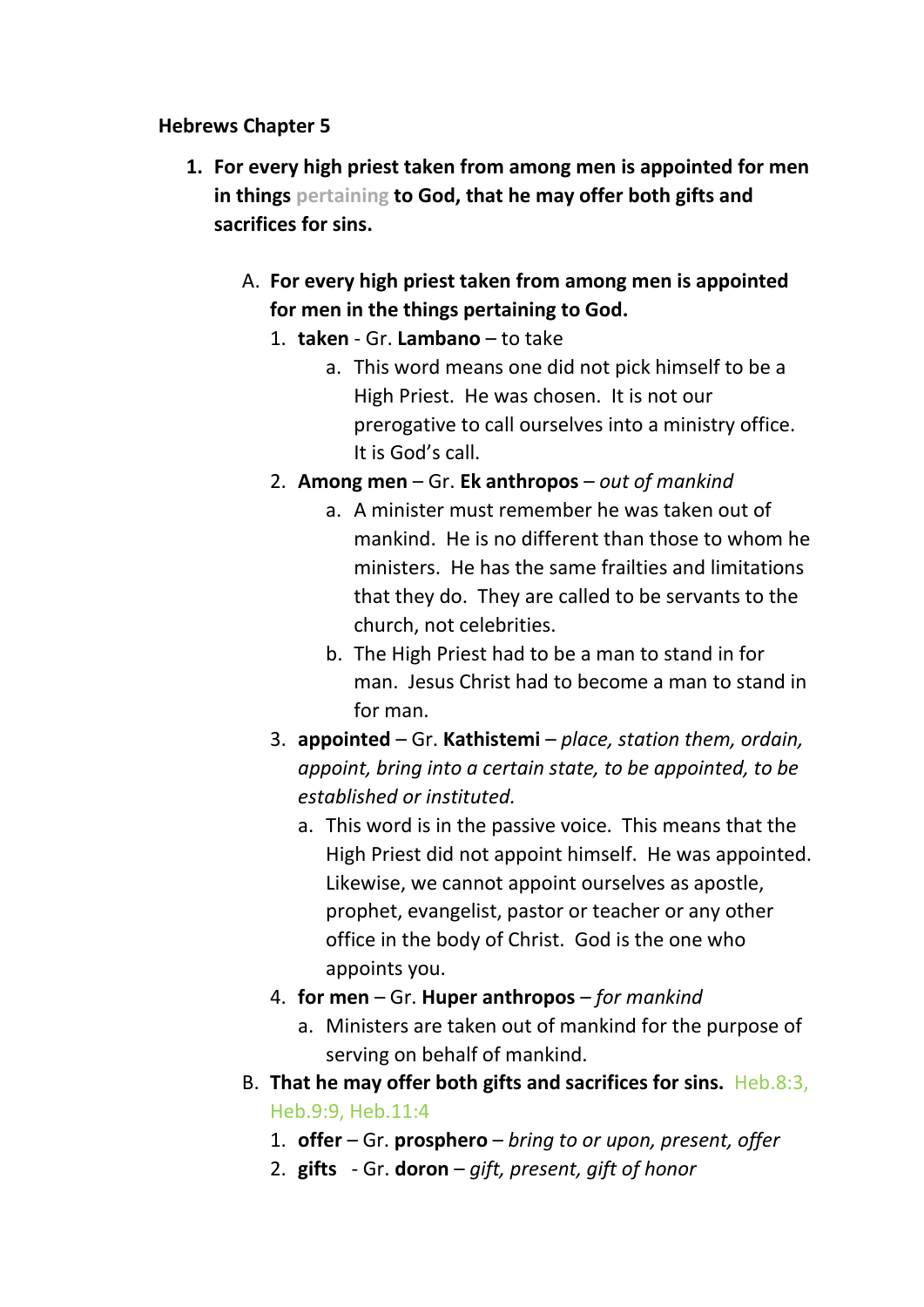- a. These were non-animal offerings, such as meal and grain offerings.
- b. These were free-will offerings.
- c. Jesus went to the cross willingly. He had a struggle in His will in the Garden of Gethsemane, but that battle was won in prayer by the power of God. He went to the cross with His will in perfect harmony with the Father.
- d. God wants our service to Him to be willingly. If our will differs from God, then we must admit it. Jesus did so in the garden! He said *not my will, but yours be done.* In this statement He admitted to God that His will was not in alignment with the Fathers' in that instance. In this humble admission, grace can be found by faith. He works in us to will and do of His good pleasure. Phil.2:13. The question is not so much are we willing to do God's will, but are we willing to be made willing? If your answer is no, then He will leave you be.
- e. Jesus willingly offered up His excellences to God as gifts to God for us!
- 3. **sacrifices** Gr. **thusia**  *bloody animal sacrifices*
- 4. **sins** Gr. **hamartia** 
	- a. Sins can only be forgiven by the shedding of blood.
- **2. He can have compassion on those who are ignorant and going astray, since he himself is also subject to weakness.**
	- A. **He can have compassion on those who are ignorant and going astray,**
		- 1. **have compassion**  Gr. **metriopatheo** *of one who is not unduly disturbed by the errors, faults, sins of others, but bears them gently*
			- a. Ministers should be gentle towards those who fail and sin. We all are well acquainted with errors, faults, and sin ourselves. If a minister is not, then they are proud,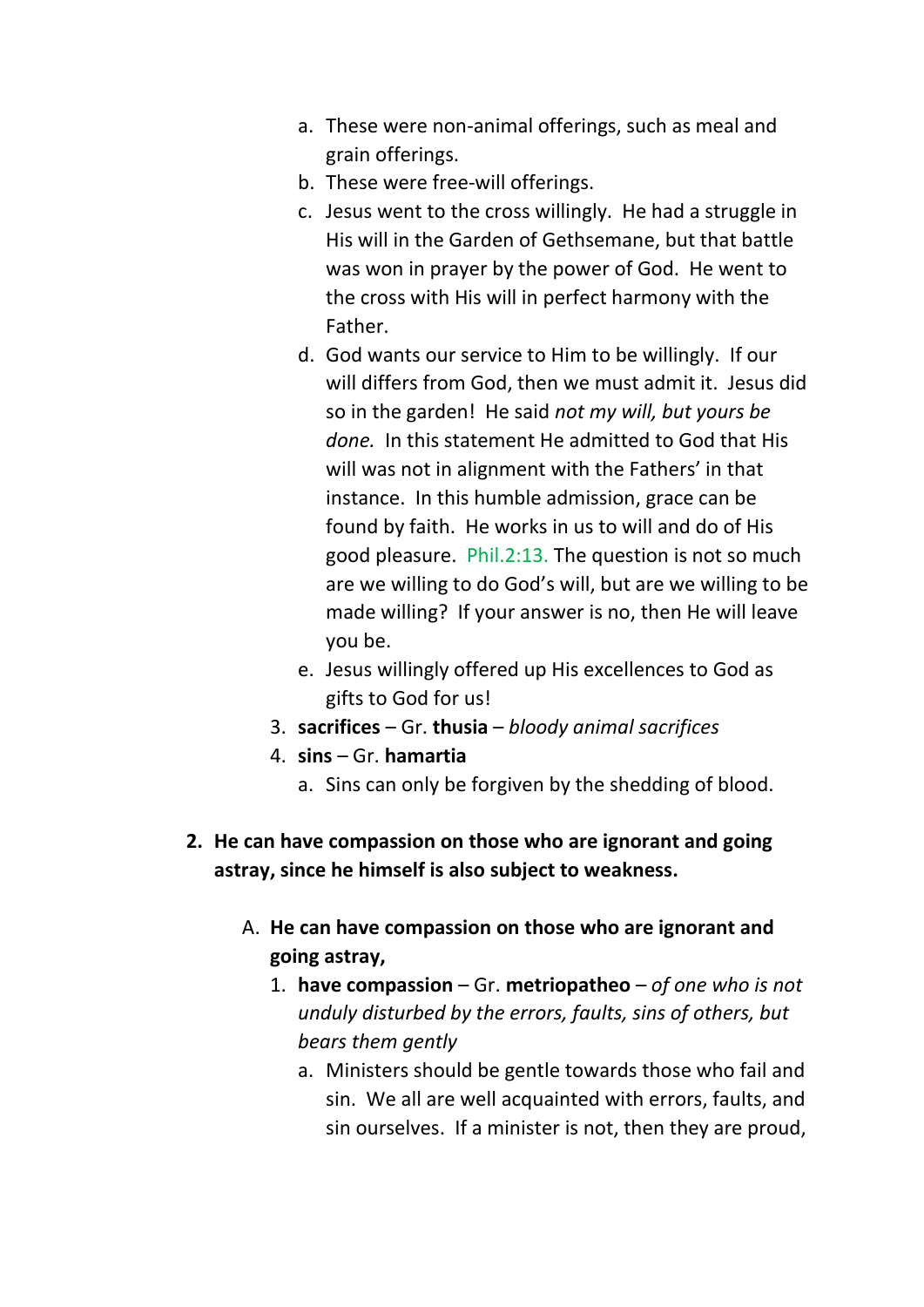immature, and are unwilling to see themselves accurately.

- 2. **ignorant** Gr. **agnoeo** unknowing
	- a. We are all ignorant, just in different subjects!
	- b. Ignorance of the Word of God is the starting point of going astray. Num.15:22-29
	- c. There are two types of ignorance: ignorance due to lack of knowledge, and willful ignorance that comes from ignoring truth. The Hebrews were into this second kind of ignorance. They knew the Word of grace but left it for the law and became ignorant which led them to stray from God.
- 3. **going astray** Gr. **planao** *to wander about without a sure course*
	- a. To go astray means that once you were where you were supposed to be! The Hebrew saints came into a right relationship with God by grace through faith. However, they had become offended because the promise of Jesus' return did not happen when they thought it should have and the had given up their confidence in Christ and were returning to the law. They had ignored the message of grace and His finished work and were focusing on self-justification and improvement. To the degree you get your eyes off Jesus, is the degree you will start straying away from God. Exo.32:8, Jdgs.2:17.

#### B. **since he himself is also subject to weakness**

- 1. **he himself**
	- a. Every minister has weaknesses. Many ministers portray themselves as having none. This is dangerous!
	- b. There is a type of Japanese art where broken pottery is glued back together with flue mixed with gold. Once a pot is put back together with this glue mixture it is beautiful and more costly than ever before. We are all broken pots folks! If we allow God to do His work in us, He will put the pieces of our lives together with the glue of His golden grace and love. A minister is not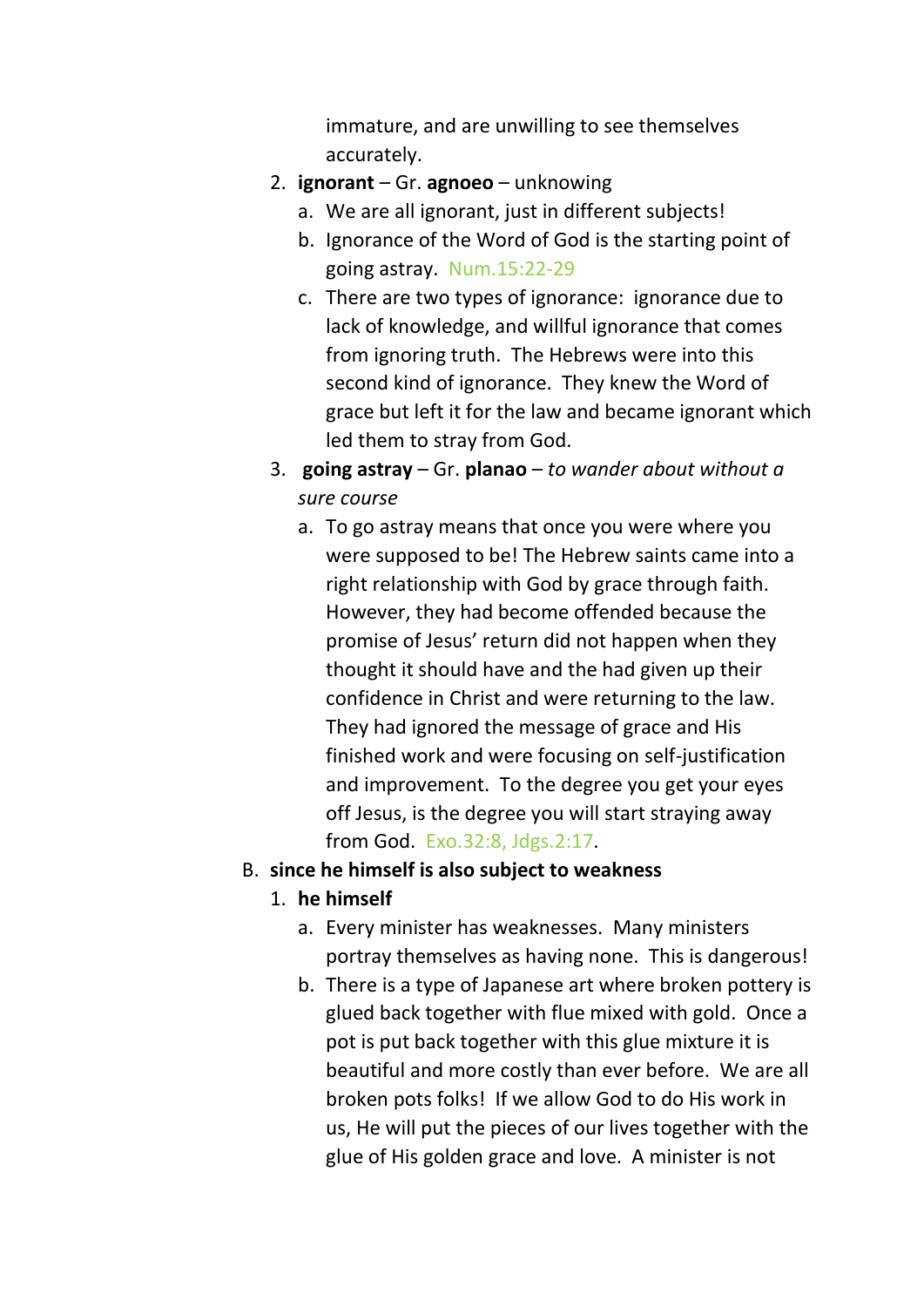someone that has never been broken but has been put back together with God's grace. Once this happens his job is to help do the same in other people's lives.

- 2. **subject**  Gr. **perikeimi**  *to be set around with*
	- a. We all are set about with weakness. We are all encased in a body of flesh. We have this treasure in earthen vessels. 2 Cor.4:7.
- 3. **weakness**  Gr. **astheneia** Heb.7:28
	- a. Religion says that God despises our weaknesses. It teaches that you must get rid of your weaknesses. The New Covenant truth Paul proclaimed was that we are to boast in our weaknesses, so the power of God might tabernacle on us! God's grace is most effective in our weaknesses.

2 Cor.11:30, 2 Cor.12:5,9. Instead of focusing on your weakness, focus on Chris's strength and power!

- b. You can try to remove every bolder in your path, or you can allow the river of the Spirit to flow in your path and raise you up to flow over them.
- **3. Because of this he is required as for the people, so also for himself, to offer sacrifices for sins.**
	- A. **Because of this he is required as for the people,**
		- 1. **required**  Gr. **ophelia** *to be bound to owe, to be due, to be bound to render, to be obliged to do*
			- a. The law deals with what is required and obligation. Grace deals with love and desire to honor God.
		- 2. **people** Gr. **laos** covenant people
	- B. **so also for himself,**
		- 1. **for himself**
			- a. The OT priest had to offer first a sacrifice for their own sins and then the people. Heb.9:7. Jesus **did not** have to offer a sacrifice for His own sins before He offered for ours. Heb.7:27
	- C. **to offer sacrifices for sins**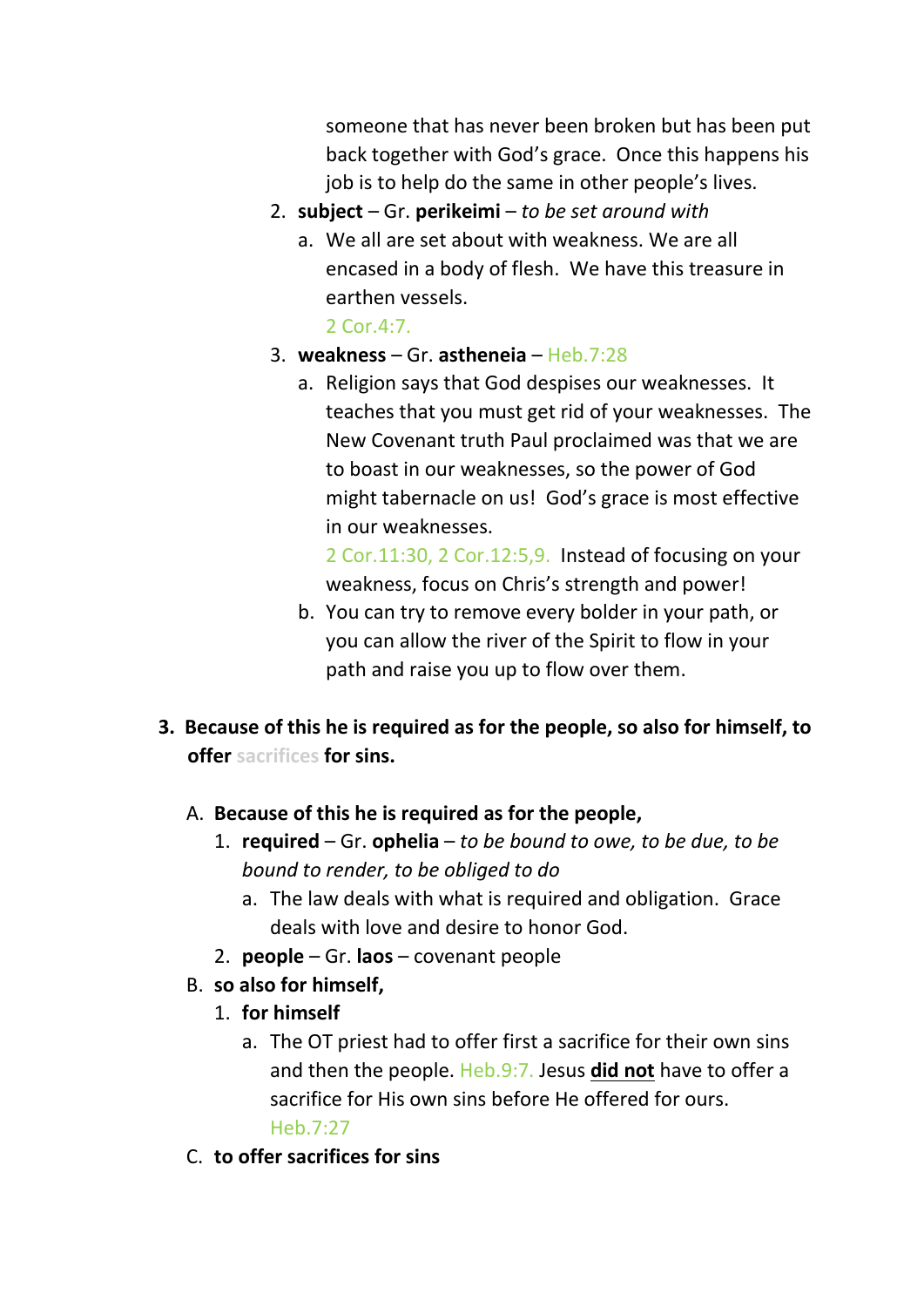- 1. **sacrifices**  Gr. **prosphero**  *offerings*
	- a. There were five main offerings under the law *peace offering, grain offering, burnt offering, sin offering and trespass offering.*
	- b. Jesus was the fulfilment of all five!
- 2. **sins**  Gr. **hamartia**
- **4. And no man takes this honor to himself, but he who is called by God, just as Aaron was.**

#### A. **And no man takes this honor to himself,**

- 1. **man** Gr. **tis** *certain one*
- *2.* **takes**  Gr. **lambano** *take hold of, grasp, seize, take in hand, undertake*
	- a. God is the one who gives honor, esteem, dignity, worth and value to man. If we try to take it or get it ourselves by our works, we will end up in shame. 2 Chron.26:18 If the Lord gives it, then we have a place of safety and stability emotionally.
	- b. Religion is based upon you trying to grab hold of honor, esteem dignity and worth by your own efforts.
- 3. **honor** Gr. **time**  *esteem, honor, dignity, office, magistracy, worth, value, price, valuation, estimate, for purposes of assessment.*

a. This comes from God, not from man. 1 Sam.2:30.

- 4. **to himself** 
	- a. All the honor we get really belongs to the Lord. We should return it to Him!
- B. **but he who is called by God,**
	- 1. **called**  Gr. **kaleo** *invited, summon, invoke, call by name* a. Num.16:5,7
- C. **just as Arron was**
	- 1. **Aaron** *means a teacher*
		- a. What did he teach? He taught of Jesus as our High Priest! His garments teach of Jesus. His office teaches about Jesus. His ministry teaches of Jesus!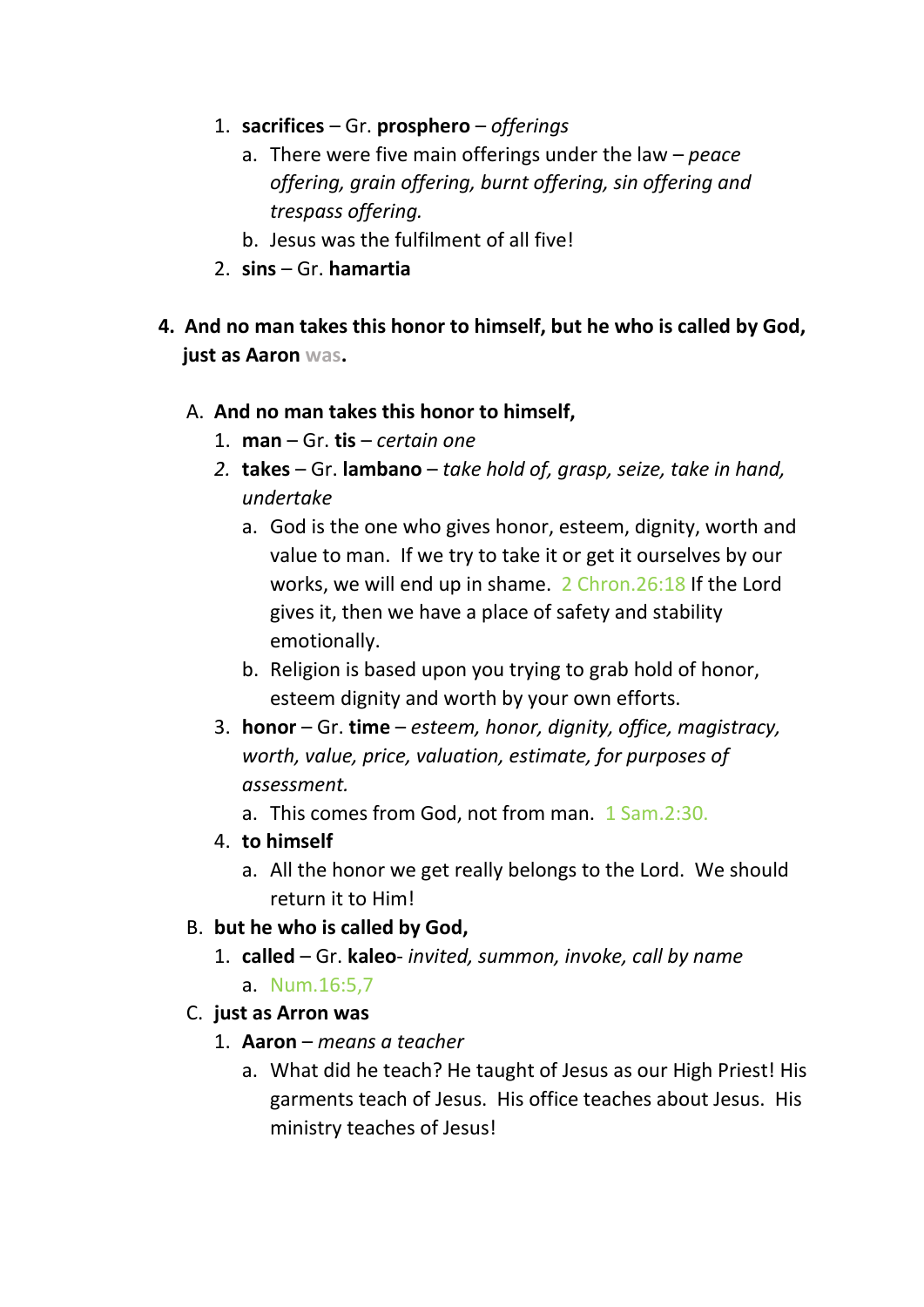- **5. So also Christ did not glorify Himself to become High Priest,** *but it*  **was He who said to Him: "YOU ARE MY SON, TODAY I HAVE BEGOTTEN YOU."**
	- A. **So also, Christ did not glorify Himself to become High Priest**
		- 1. **glorify Himself**
			- a. In the last verse we see the phrase, "Take this honor to himself." Here we see the phrase, "Did not glorify Himself." This is the progression of those who do not receive honor, esteem, and dignity from God, but rather try to get it themselves. They take honor to themselves and then glorify themselves. Jesus refused to do this. Joh.7:18, Joh.8:54
		- 2. **become** Gr. **ginomai**  *to being to be High Priest*
			- a. Jesus became a High Priest, but not after the order of Aaron, which died, but after Melchizedek who in figure never died.
	- B. **but it was He who said to Him:**
		- 1. Jesus did not take honor or glory to Himself. He received it from what was spoken over Him by faith.
		- 2. We must not take honor and glory for ourselves. We must receive it from God by what He has spoken over us by faith. God says we are righteous, holy and His very own children. This is not something we enter into of our own volition, but what we receive by faith based upon what God has spoken over and concerning us.

## **6. As** *He* **also says in another place: "YOU ARE A PRIEST FOREVER ACCORDING TO THE ORDER OF MELCHIZEDEK".**

### A. **As He also says in another place**

- 1. This is not because the author does not know where the Scripture is found, but because it is well known.
- B. **You are a priest forever according to the order of Melchizedek**
	- 1. **priest** Gr. **hiereus** *one who ministers the holy things of God*
	- 2. **forever**  Gr. **eis aion** *unto the ages*
	- 3. **order**  Gr. **taxis** *arranging, arrangement, fixed succession observing a fixed time; the post, rank, or position which one holds in civic or other affairs.*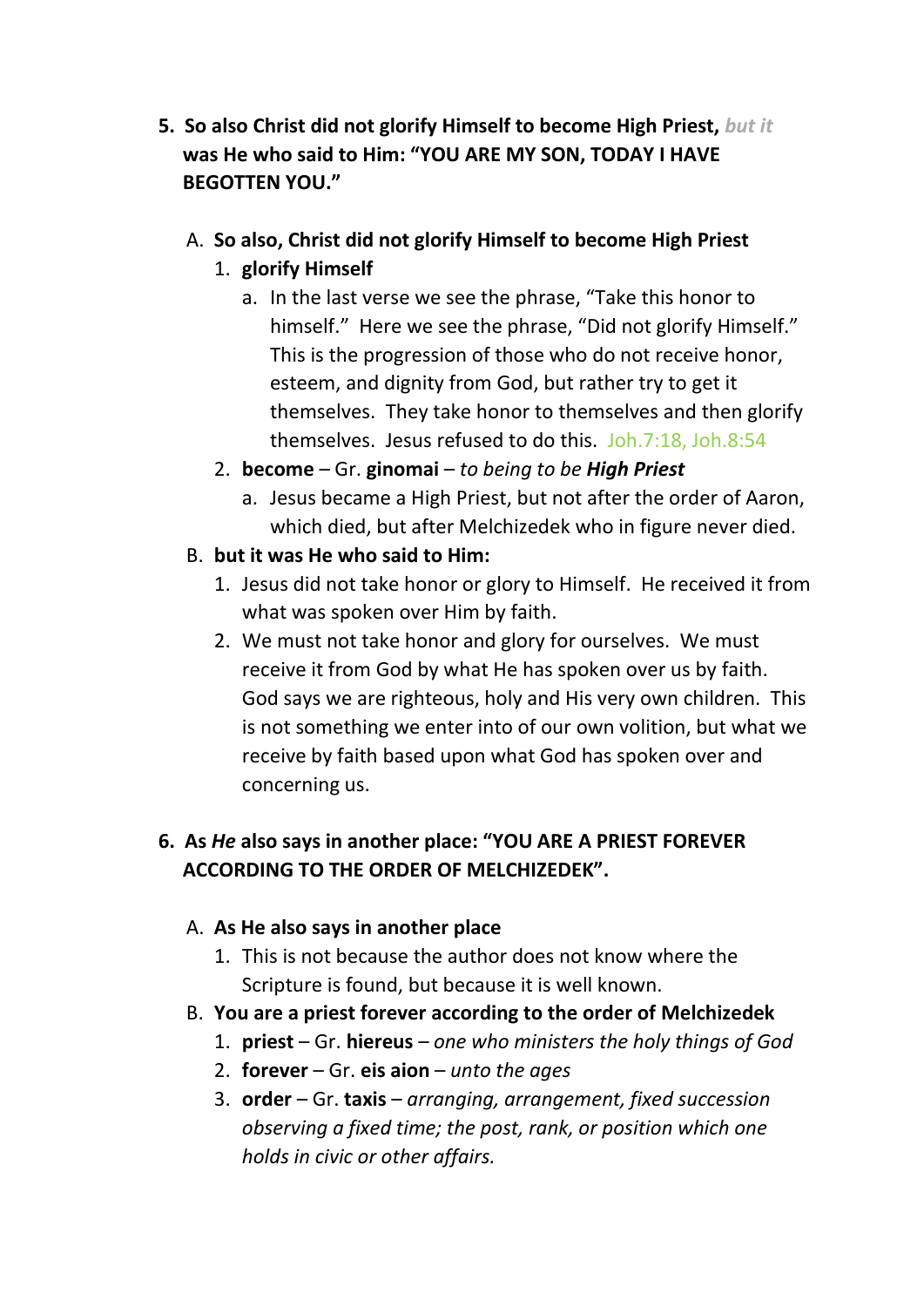- 4. **Melchizedek** *means king of righteousness*
	- a. Jesus was called after the order of Melchizedek. Heb.5:10, Heb.6:20, Heb.7:17, Heb.7:21, Psa.110:4 Five times it is mentioned that Christ is called after the order of Melchizedek in Hebrews. Five stands for grace in the Bible. Jesus is a High Priest under grace not a High Priest under the law.
	- b. Melchizedek was a man that lived and died, but we do not have any recorded genealogy for him We do not know when he was born or when he died, thus, in type speaking of Christ, who had no beginning and no end. Heb.7:3
	- c. This man's name means king of righteousness. This is also a type because Jesus is the King of Righteousness!
- **7**. **who, in the days of His flesh, when He had offered up prayers and supplications, with vehement cries and tears to Him who was able to save Him from death and was heard because of His godly fear.**
	- A. **Who**
		- 1. **Jesus**
	- B. **in the days of His flesh,**
		- 1. **days of His flesh**
			- a. From His earthly birth in Bethlehem to His earthly death in Jerusalem.
			- b. This refers not to just in the Garden before He died, but all of His life.
	- C. **when He had offered up prayers and supplications,**
		- 1. **offered**  Gr. **prosphero** *to bring a present or a thing, to reach or hand a thing to one*
			- a. This word is used for presenting sacrifices to God. Jesus presented His prayers and supplications to God as sweetsmelling sacrifices in our behalf.
		- 2. **prayers**  Gr. **deesis** *specific and definite requests*
			- a. We need to be specific and definite in our prayer requests to God. There are no silent requests!
		- 3. **supplications**  Gr. **hiketeria** *for suppliants approached the one whose aid they would implore holding an olive branch*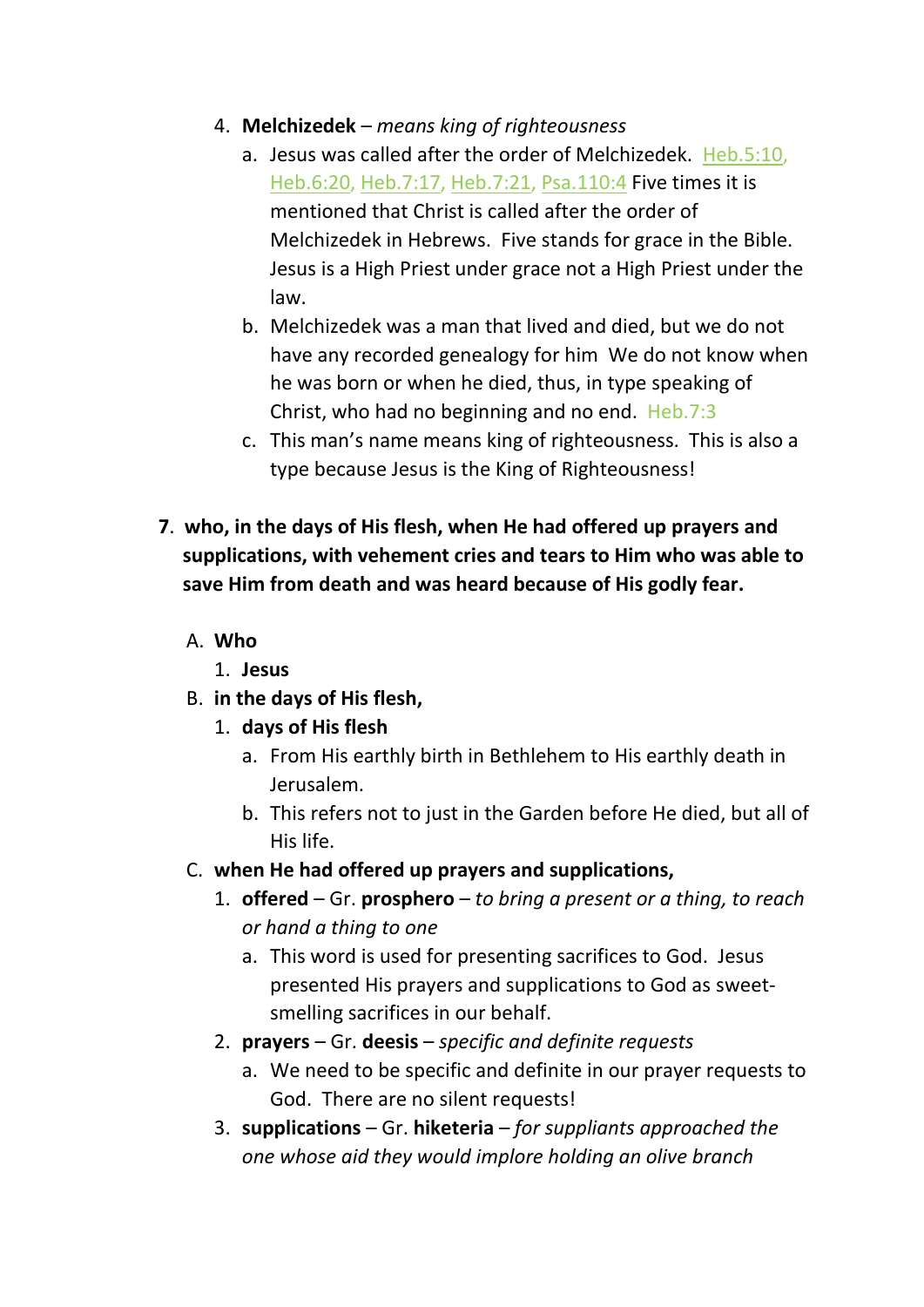*entwined with white wool and fillets, to signify that they came as suppliants.*

- a. Jesus poured out His whole heart to God in prayer. Much of our prayers are not from the depths of our heart but from the top of our mind.
- D. **with vehement cries and tears to Him who was able to save Him from death,**
	- 1. **vehement cries**  Gr, **ischuros kaurage** *strong crying, screaming, shouting*
		- a. We know Jesus did this in the Garden of Gethsemane, but here we see the phrase the **DAYS** of His flesh. If this was only referring to the Garden of Gethsemane, then it would by **DAY** of His flesh. No, Jesus made a habit of coming to God when He was tested and tried. We need to make this our habit as well.
	- 2. **tears**  Gr. **dakru**
		- a. Tears are the product of the heart being poured out. Joh.11:35
	- 3. **to Him**
		- a. God the Father
	- *4.* **able** Gr. **dunamai** *strong enough to do*
	- 5. **save**  Gr. **sozo** *deliver, save, heal, prosper, make whole*
	- 6. **from death** Gr. **ek thanatos** *out of death*
		- a. This is not just from physical death but from spiritual death. The wages of sin is death. Jesus never sinned, but He could have in His humanity. Jesus would go to God each time He was tempted and poured His heart out in faith to His Father. He was saved each and every time! Jesus could not have saved us if He had sinned.
		- b. This is how we will be saved from sinning in our lives.
		- c. Some say Jesus could not have sinned. The Scripture is clear that Jesus was tempted with sin. You cannot be tempted with something if you could not do it. I could not be tempted to take an apple off of a tree if it was impossible for me to get to it or take that apple. I could lust after the apple but not be tempted to take it.
		- d. Jesus could have sinned in His humanity, but not in His Deity.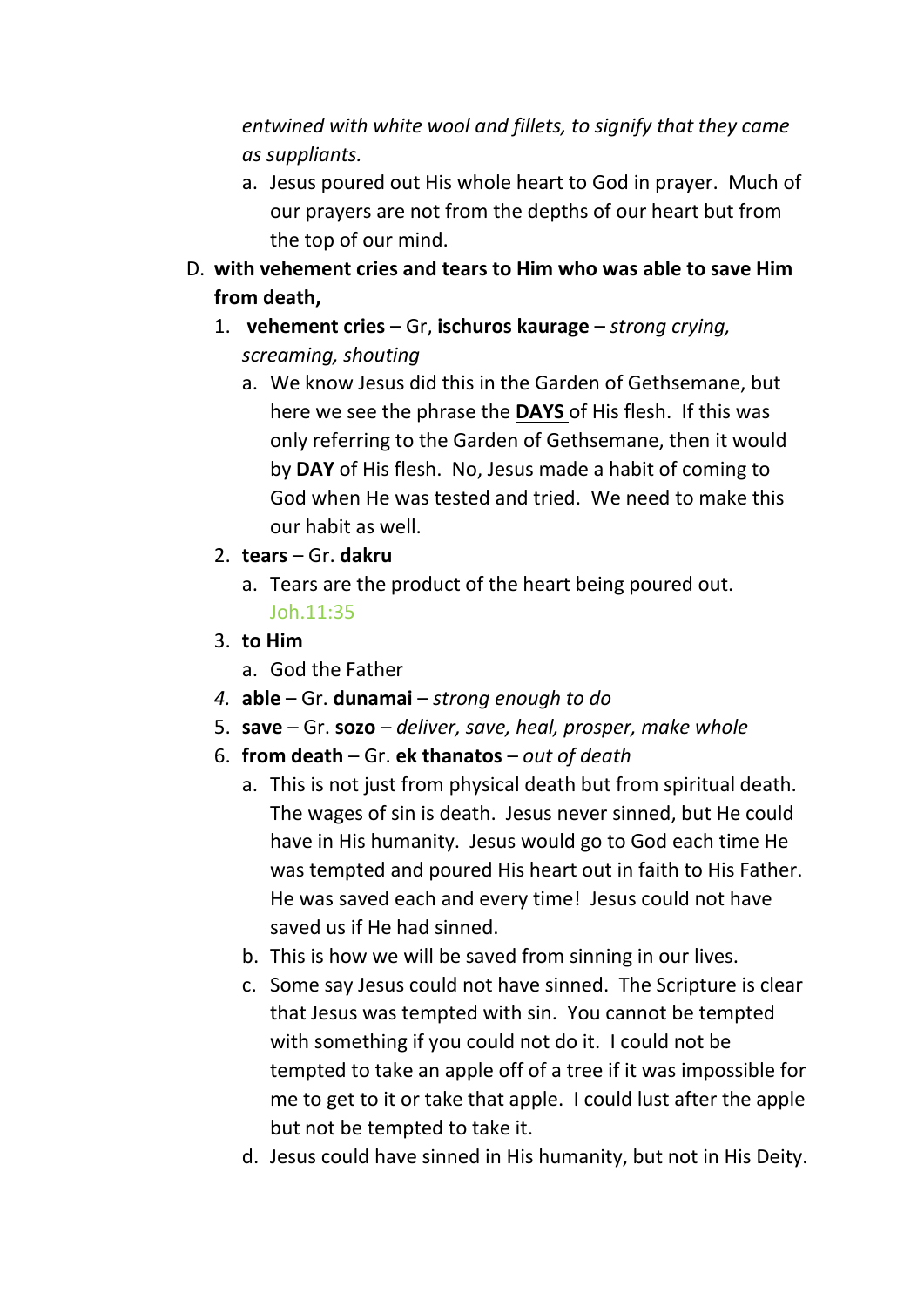### E. **and was heard because of His godly fear,**

- 1. **was heard**  Gr. **eisakouo** *to hearken unto*
- 2. **godly fear** *discretion, caution, reverence, piety*
	- a. Godly fear is chiefly seen in one's prayer life. Prayer is the language of dependence. Jesus was fully dependent upon the Father. One who does not pray (from the heart of faith) is proud and self-dependent.
	- b. Under the law there was no command to pray because it was totally up to the individual to live for God, independently from God.
	- c. Prayer taps into the grace of God.

# **8. though He was a Son,** *yet* **He learned obedience by the things which He suffered**

- A. **though He was a Son,**
	- 1. **Son** Gr. **huios** *mature and legal son that has the right to use the family name and resources*
- B. **yet He learned obedience by the things which He suffered**
	- 1. **learned**  Gr. **manthano** *acquire a habit of*
		- a. Christ from eternity past was the Son of God, but He never was put in a position where obedience to God's will, would lead to suffering. Up until Jesus took on flesh, He was in perfect harmony with the will of the Father. This harmony did not cause any suffering. Before the incarnation of Christ, He was in total agreement with God, but after taking on flesh and blood He learned what it meant to be in submission and obedience to the Father, even when His will went opposite of His Father as we see in the Garden of Gethsemane. Taking on flesh and blook placed obedience to God on a new experience that often led to suffering in His flesh.
		- b. As a man, Jesus learned *the habit of obedience.* This obedience brought suffering at times such as in the Garden of Gethsemane where He cried out in agony, "Not My will, but Your will be done!".
	- 2. **Obedience** Gr. **hupakouo** *to hear under and obey*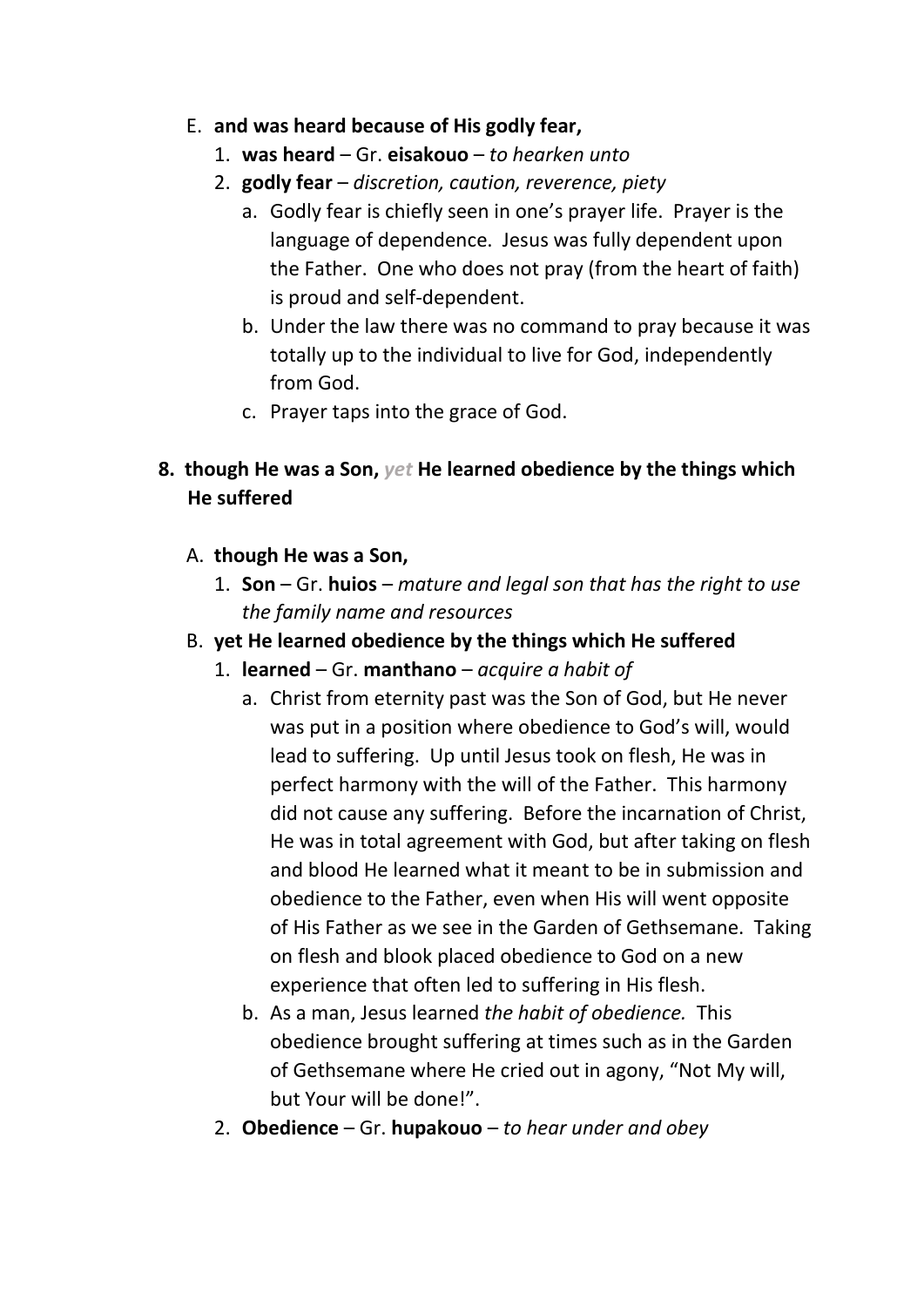- a. Jesus obeyed His Father because He listened to Him and believed Him. Heb.10:5-9; Isa.50:5-6; Joh.6:38; Phi.2:8. Our obedience today, that God is looking for, is the obedience of faith.
- 3. **suffered**  Gr. **pascho** *of the influence of passion or feeling, to be affected in a certain way, be (or come to be) in a certain state of mind*
	- a. A thorough examination of every instance of the use of the words suffer and suffering in the New Testament will show that we are never called to suffer sickness, defeat or lack, unless it is connected with persecution and what is causes. Almost every reference to suffering in a Christian's life in the New Testament refers to the suffering that comes from **persecution**. The other references allude to the suffering that comes in **resisting sin and temptation**.
	- b. Paul did suffer lack at times, but it was always connected with the persecution he received because of the Gospel. We are not redeemed from persecution. 2 Tim.3:12

## **9. And having been perfected, He became the author of eternal salvation to all who obey Him,**

### A. **And having been perfected,**

- 1. **having been perfected** Gr. **teleioo** *make perfect, complete, accomplish, to be fulfilled, bring to consummation*
	- a. Jesus was not perfected in His character, because He was perfect in His character His entire life.
	- b. Jesus was completed and perfected His mission and **role as Savior**. He had to be born under the law in order to fulfill it completely. He did this as our representative for 33 years. He was tempted and tried in every way as we are but without sin. He received the right to be our perfect sacrificial lamb without spot or blemish.
	- c. Jesus was ultimately perfected in His **office of High Priest** by His resurrection from the dead. Luk.13:32
- B. **He became the author of eternal salvation to all who obey Him,**
	- 1. **author**  Gr. **aitios** *responsible for, cause, the author*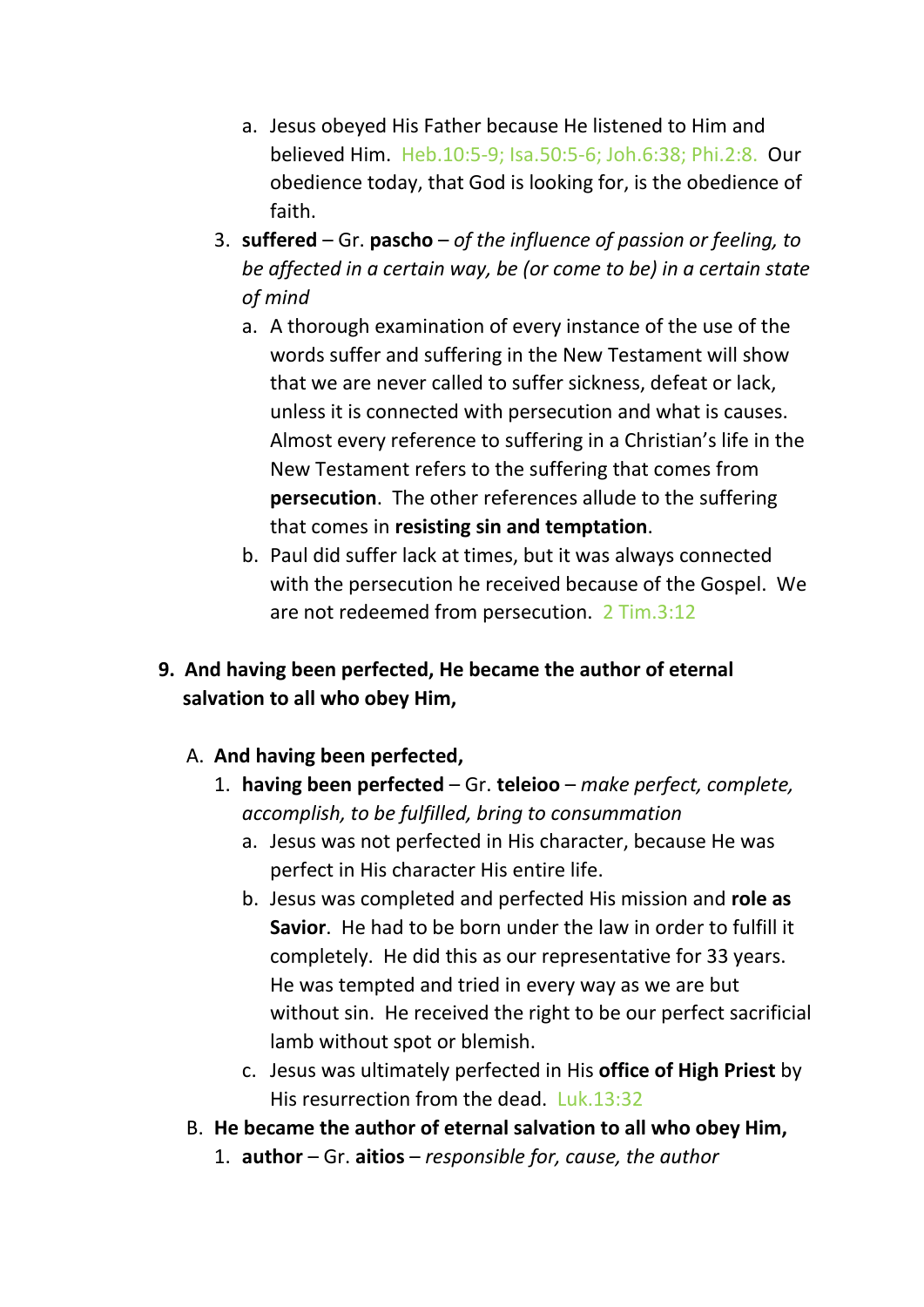- a. Jesus is the CAUSE of our salvation, not ourselves by our behavior. Heb.12:2 We only can receive salvation. If we were not the CAUSE Of our salvation, then we cannot be the CAUSE of losing it
- 2. **eternal** Gr. **aionios** *without end, never to cease, everlasting*
	- a. Salvation is forever because Jesus is our eternal High Priest who ever lives to make intercession for us. Heb.9:12,15 Damnation for those who reject Christ is also forever. 2 Thess.1:9
- 3. **salvation** Gr. **soteria** *deliverance, preservation, safety, salvation*
	- a. Salvation is not just something we are waiting for after we die. It started the day you got born again! Jesus is the cause of your deliverance, preservation, safety, and salvation! You only need to believe it and receive it!
	- b. Jesus is not just our Savior; He is our salvation! He is not just our Redeemer but our Redemption also! 1 Cor.1:30
- 4. **obey** Gr. **hupakouo** *to listen, to harken; of one who on the knock at the door comes to listen who it is,(the duty of a porter); to harken to a command to obey, be obedient to, submit to*
	- a. Obedience in the NT is synonymous with faith and trust.
	- b. We are not saved by, because of our obedience to the law or a code of conduct. We are saved by having faith and trust in Christ and His finished work in our behalf. Act.6:7, Rom.10:16, Rom.1:5, Rom.16:25-27

## **10. called by God as High Priest "ACCORDING TO THE ORDER OF MELCHIZEDEK,"**

### A. **called by God as High Priest**

either.

- 1. **called by God** It is not important what we call ourselves, but what and who God calls us.
- B. **According to the order of Melchizedek**
	- 1. This is an eternal priesthood versus the Aaronic priesthood which ended upon death. Heb.5:5-6, Heb.6:20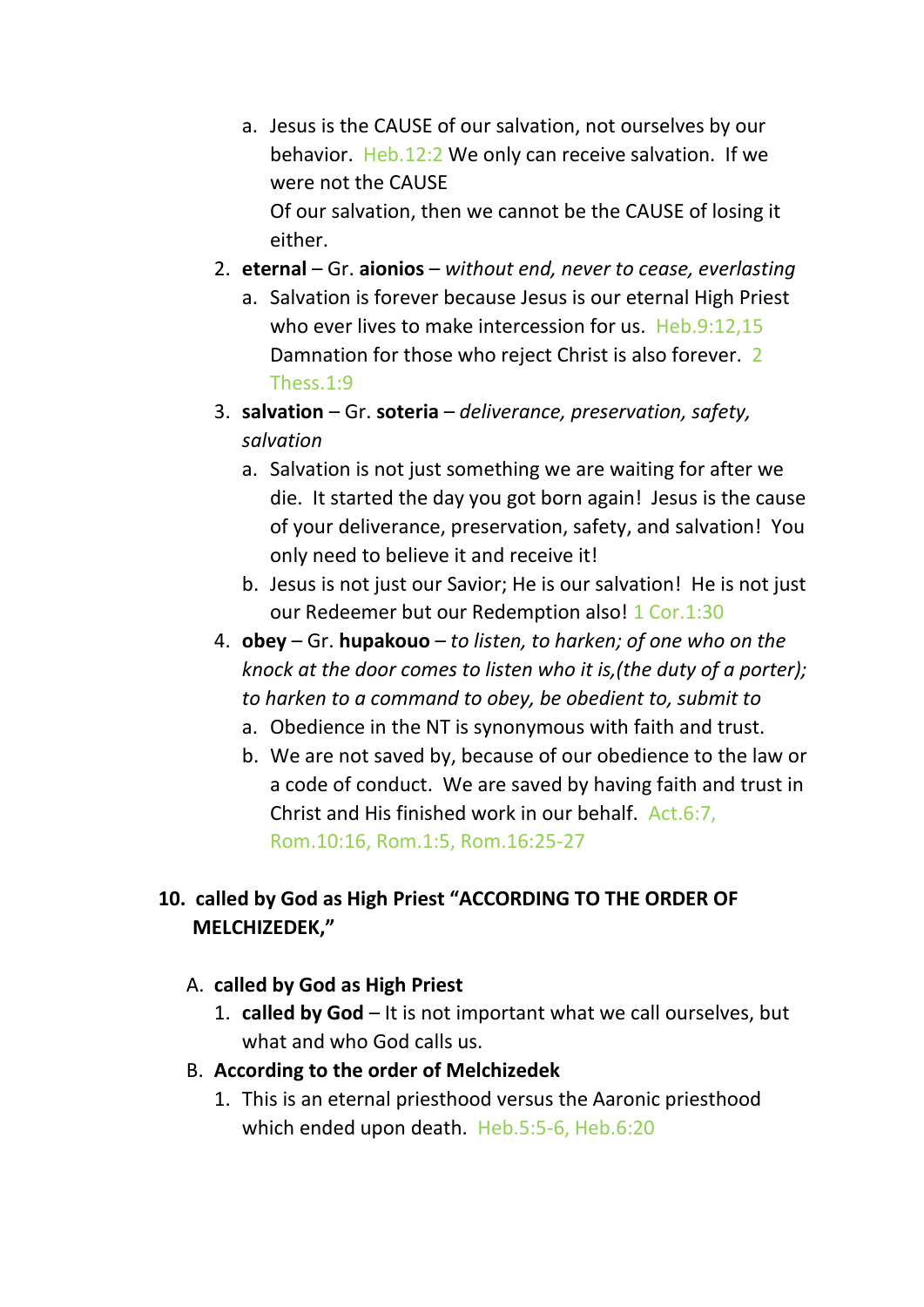- **11. of whom we have much to say, and hard to explain, since you have Become dull of hearing.**
	- A. **of whom we have much to say,**
		- 1. **much to say,**
			- a. God has much to say to us, but are we listening or have we the capacity to receive it? Joh.16:12, 2 Peter 3:16
	- B. **and hard to explain,**
		- 1. **hard** Gr. **dusermeneutos** *hard to explain or relate with words*
		- 2. **explain** Gr. **lego** *say*
	- C. **since you have become dull of hearing**
		- 1. **dull of hearing** Gr. **nothros, akoe** *slow, sluggish, indolent, dull, languid*
			- a. This is connected with the religious and those in deep legalism. Mat.13:15
			- b. The Hebrews had rejected grace and turned to legalism. This hardened their hearts and impeded their ability to hear God. You cannot hear God apart from His grace. If you reject grace, then you reject the ability to see and hear from God correctly.
- **12. For though by this time you ought to be teachers, you need**  *someone* **to teach you again the first principles of the oracles of God; and you have come to need milk and not solid food.**
	- A. **For though by this time you ought to be teachers,**
		- 1. **time** Gr. **chronos** *a definite time, period, of points or periods of time, in course of time, after a time.*
			- a. Here we see one of the ingredients for spiritual growth-*time.* The others are proper nourishment, and applying the word, exercise, and instruction.
		- 2. **ought**  Gr. **opheileo** *to be bound, to be obliged, to do, out to have*
			- a. We have an obligation to pass along to the next generation what we have learned and received from the Lord. Is this happening with this generation like it should?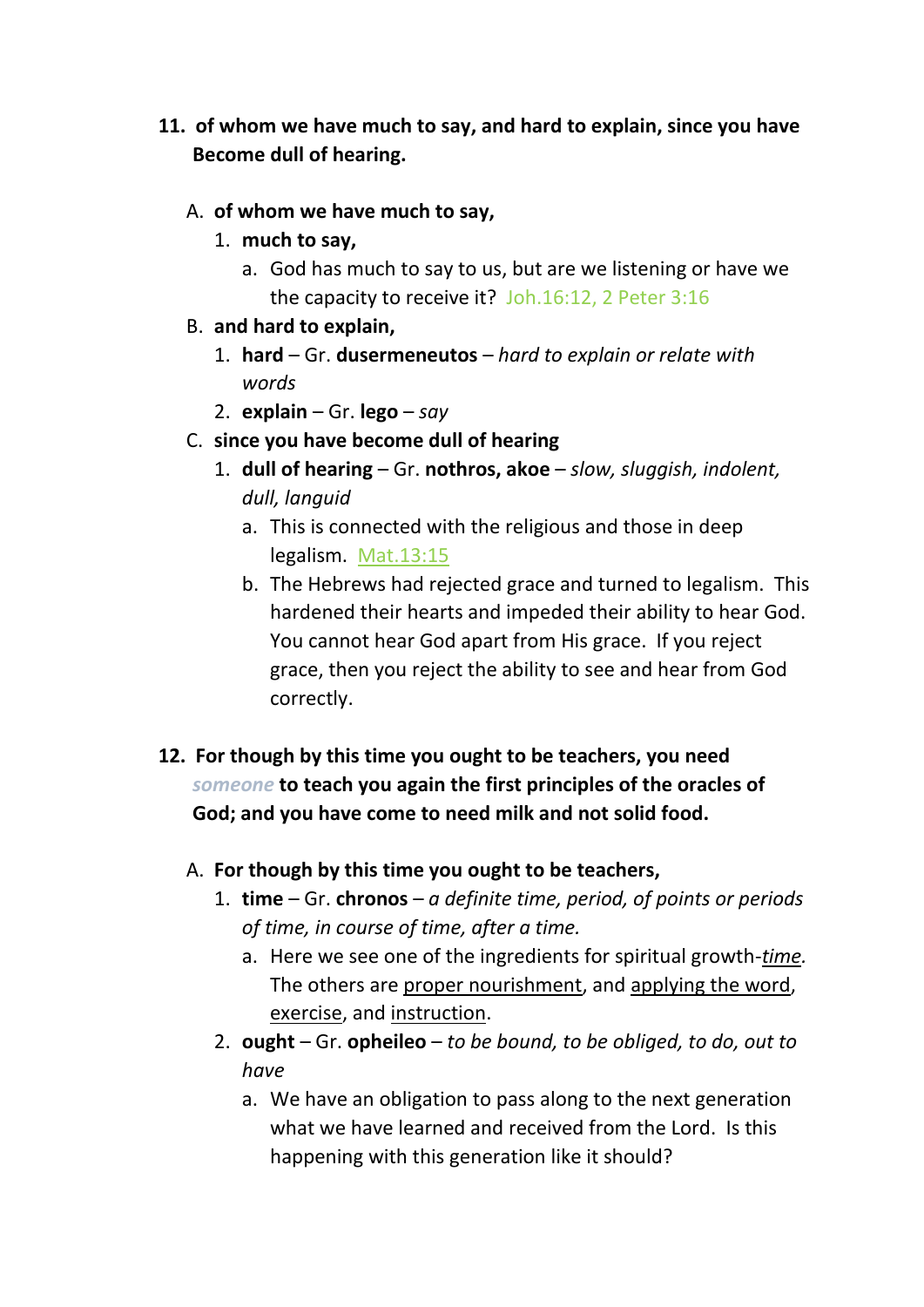- 3. **teachers** Gr. **didaskolos**
- B. **you need someone to teach you again the first principles of the oracles of God,**
	- 1. **need**  Gr. **chreia** *need, want, a request of necessity*
	- 2. **teach**  Gr. **didasko**
	- 3. **again**  Here we see that we can regress in the things of God.
	- 4. **first principles** Gr. **archon stoicheion** *chief elements or fundamental principles* 
		- a. We see these first principles listed in the beginning of Chapter 6.
	- 5. **oracles**  Gr. **logion** *a brief utterance, a divine oracle in the NT, the words, or utterances of God*
		- a. When we speak, we should speak as the oracles of God. 1 Pet.4:11
- C. **and you have come to need milk and not solid food.**
	- 1. **milk**  Gr. **gala**
		- a. The capacity for digestion had been decreased in the Hebrews. Our capacity for digestion is increased by the regular intake and utilization of nourishment. If someone fasts for 30 days, their capacity for digestion is decreased. If we have significant periods where we do not take in the Word of God and use it, our capacity for the Word decreases.
		- b. Milk is for babes. 1 Pet.2:2
	- 2. **solid food** Gr. **stereos trophe** *solid nourishment, solids opposed to liquids*
- **13. For everyone who partakes** *only* **of milk** *is* **unskilled in the word of righteousness, for he is a babe.**
	- A. **For everyone who partakes only of milk is unskilled in the word of righteousness,**
		- 1. **partakes** Gr. **metecho** *to be a partner, partake of something in common with another*
		- 2. **only milk**
			- a. Baby Christians partake of **ONLY** milk. Mature adults can take solid food, but that does not mean they do not enjoy and partake of milk also. We should never leave the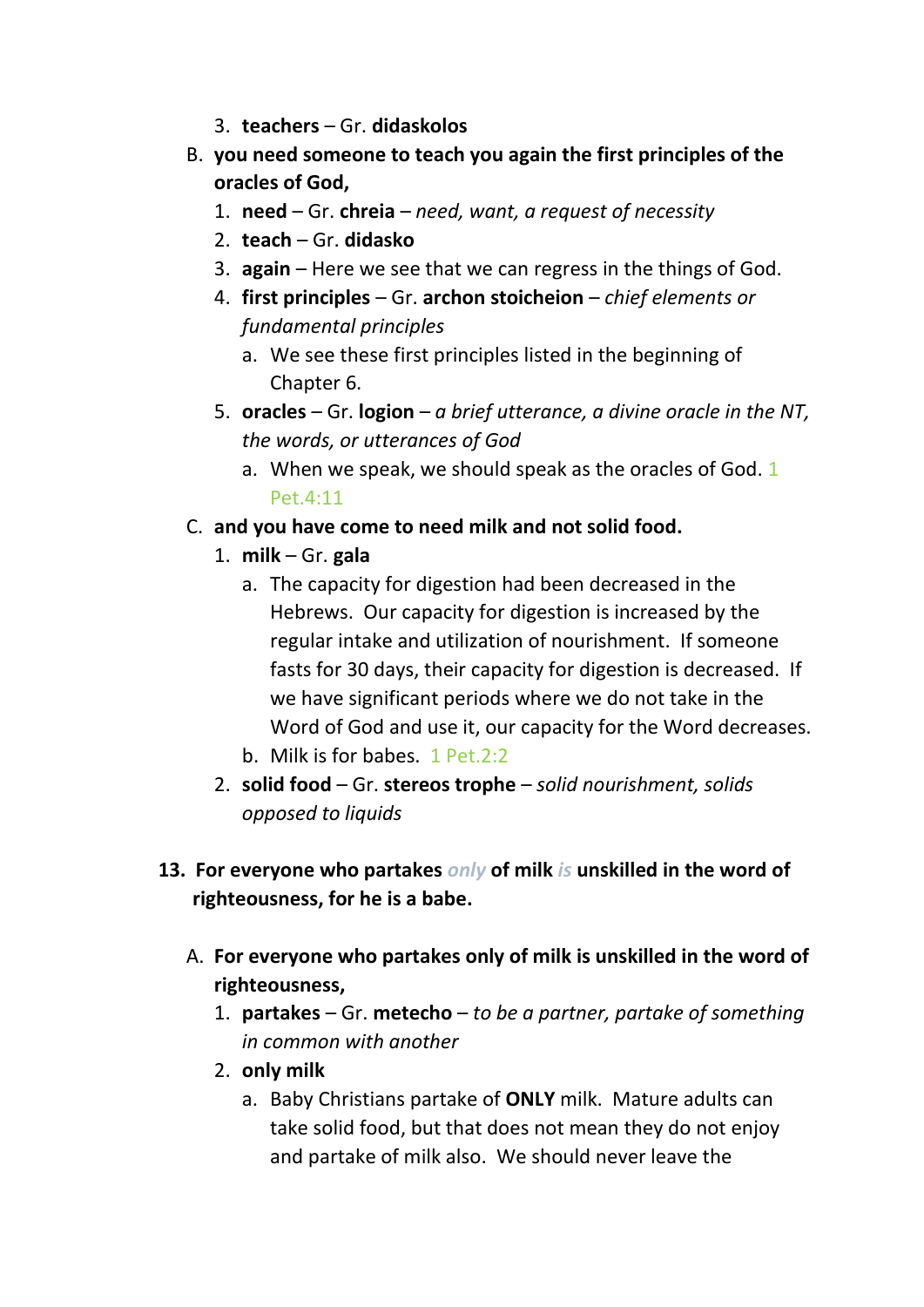fundamental principles of the Word of God. However, we do not just live on milk. We enjoy and partake of meat as well.

- 3. **unskilled** Gr. **apeiros** *without trial or experience of a thing, unused to, unacquainted with, inexperienced, ignorant*
- 4. **word**  Gr. **logos** *message*
- 5. **righteousness**  Gr. **dikaiosune** *to be as one ought to be*
	- a. The message of righteousness is the meat of the Word. Babes in Christ do not understand or tap into the truth of their righteousness in Christ.
	- b. Young believers often deal with guilt, shame, and condemnation. They struggle trying to perform to be accepted by God and others. They do not understand that they have become the righteousness of God in Christ.
	- c. Once you understand the message of righteousness you are ready for solid food and can grow into maturity. Is.28:9 It is impossible to grow to maturity without the revelation of being made righteous or just as you ought to be in Christ.
- B. **for he is a babe**
	- 1. **babe**  Gr. **nepios** *one not able to speak yet, an infant*
		- a. Baby Christians have not learned to speak the Word yet. You cannot mature in Christ without speaking the Word over yourself. One of the main things we need to speak over ourselves in order to grow in Christ is that we have been made righteous in Christ Jesus.
- **14. But solid food belongs to those who are of full age,** *that is,* **those who by reason of use have their senses exercised to discern both good and evil.**
	- A. **But solid food belongs to those who are full age,**
		- 1. **solid food**
			- a. Meat is the message of righteousness. It belongs to those who are mature or maturing in Christ. A sin consciousness is a mark of a baby Christian.
		- 2. **full age** Gr. **teleios** *full-grown, complete, mature*
	- B. **those who by reason of use have their senses exercised to discern both good and evil.**